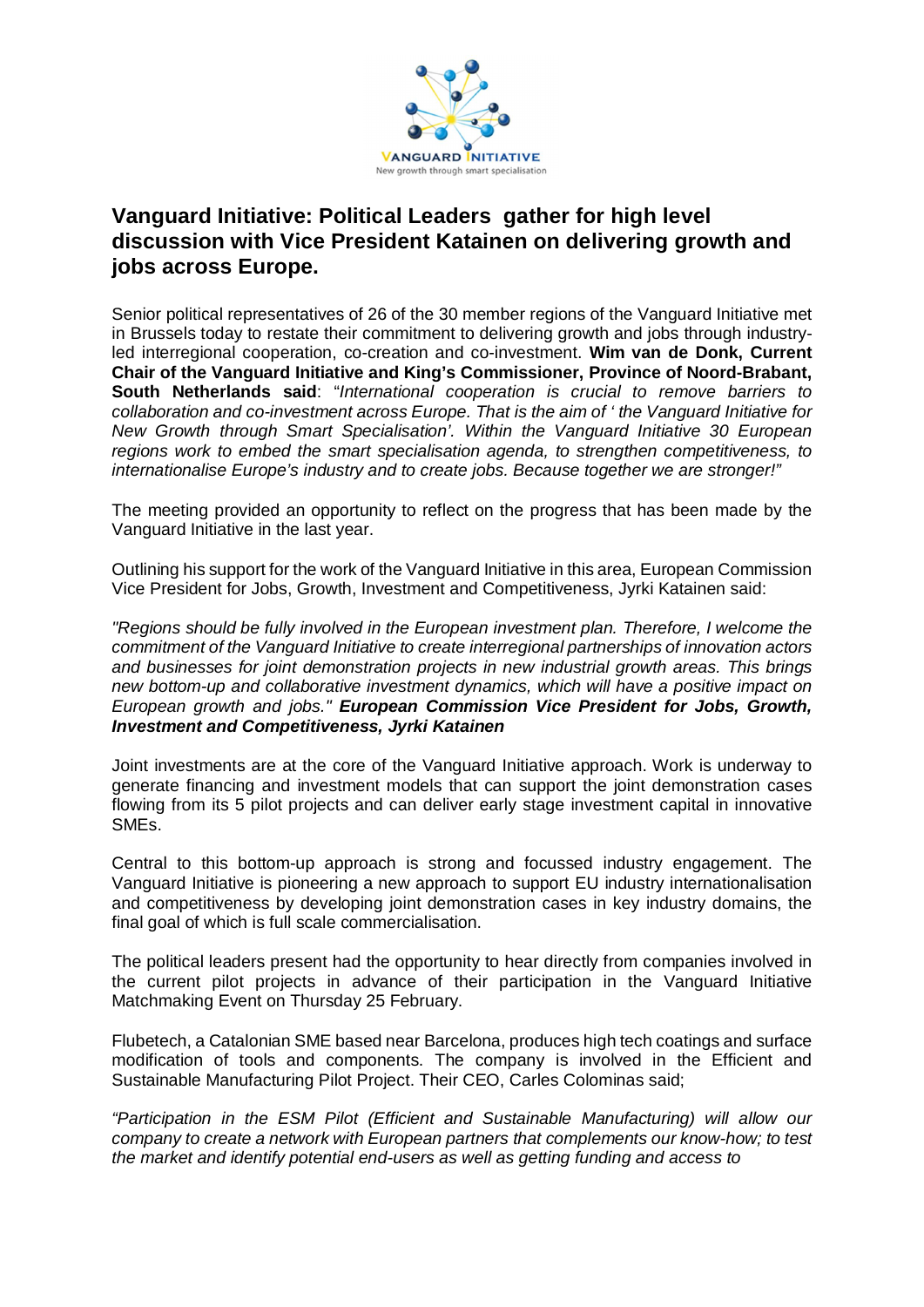

*cutting-edge technologies that will facilitate building demonstration facilities. This is a unique opportunity for a SME company like ours." Carles Colominas, CEO, Flubetech.* 

Developing and delivering global value chains requires the participation of both SMEs and larger players such as South Netherlands company *Philips Lighting*, who is participating in the 3D Printing pilot. *Ronald Maandonks, Global Head of Public and Private Partnerships* also shared with Vanguard Initiative's political leaders the benefits they feel they have gained.

While all participants in today's meeting are clear that there are barriers to collaboration and co-investment that will continue to emerge, there was confidence that by continuing to learn by doing, the Vanguard Initiative remains in a strong position to address these challenges for the benefit of the participating regional economies and for Europe as a whole.

[END]